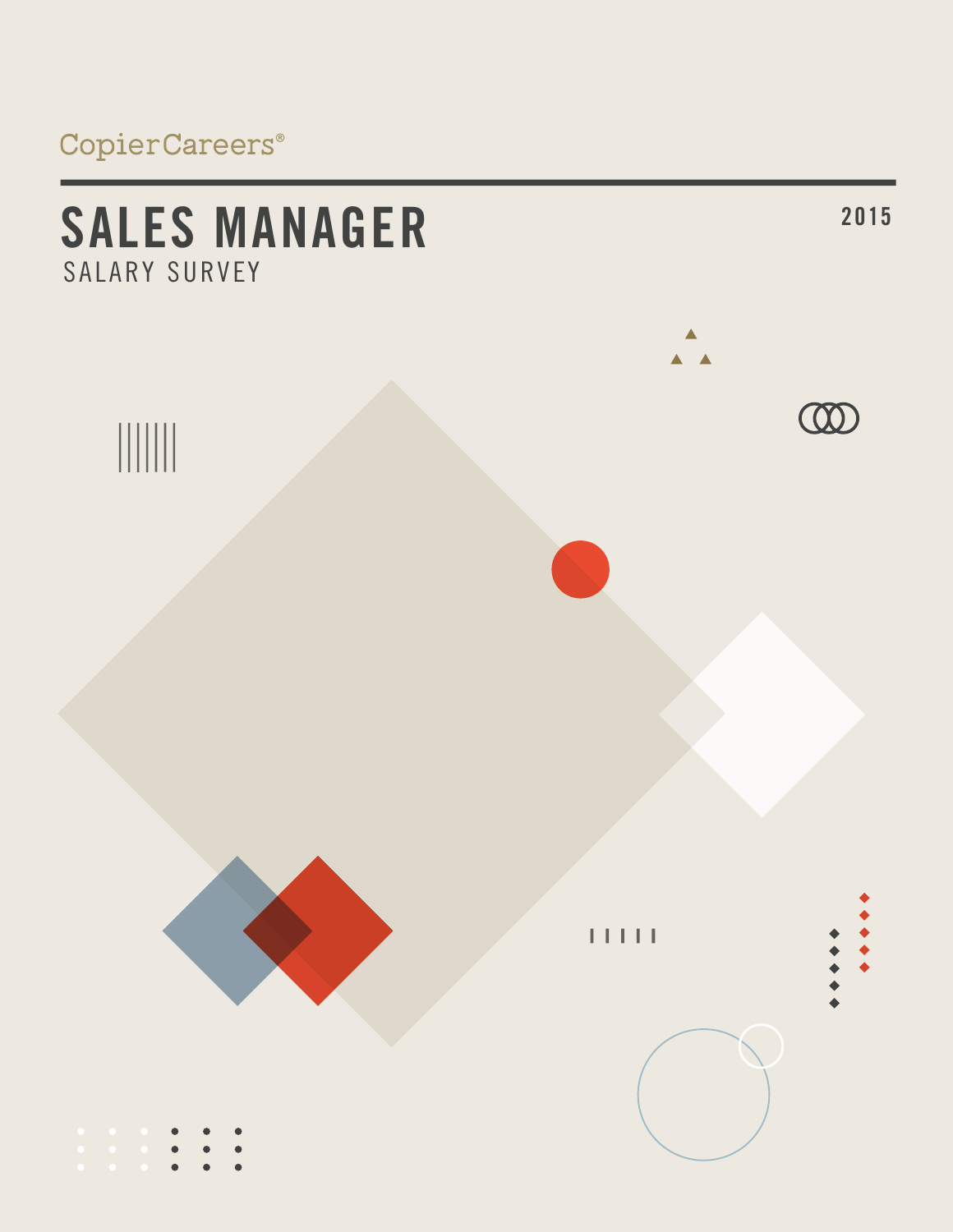

**After eight years of working in a down economy, it's a relief to see signs that our fortunes are on the rise.** This industry, always ahead of the curve when it comes to economic trends, has been doing well for some time now. And copier channel sales managers have been doing particularly well. This year, average compensation for sales managers has topped \$150,000. With numbers like that, it's no wonder that confidence in the industry and in the job market is high.

In recent years, we've seen copier sales managers improve their bottom lines by embracing unfamiliar technologies and accepting new ways of working. This year, for the first time in a long time, they're showing a willingness to risk comfort, security, and stability in pursuit of potentially greater rewards.

For the past 13 years, Copier Careers—a recruiting firm that works exclusively with copier channel employers and candidates—has conducted detailed annual surveys of copier service technicians, service & operations managers, and sales managers. In 2011, we added a fourth survey of copier channel sales reps. These surveys track a variety of data and measure how well industry professionals are compensated, how satisfied they are in their careers, and how well their needs align with the needs of industry employers.

This year's Sales Manager Salary Survey reflects the responses of 1,123 copier channel sales managers who completed our online survey over the past year. The largest number of respondents (42%) work for independent dealerships. The rest work for multi-location regional dealers (25%), OEMs (19%), national sales and service organizations (12%), and other nonspecified copier channel employers (2%). One third of all respondents are women, and more than 70% of those who participated say they manage teams of fewer than 10 people.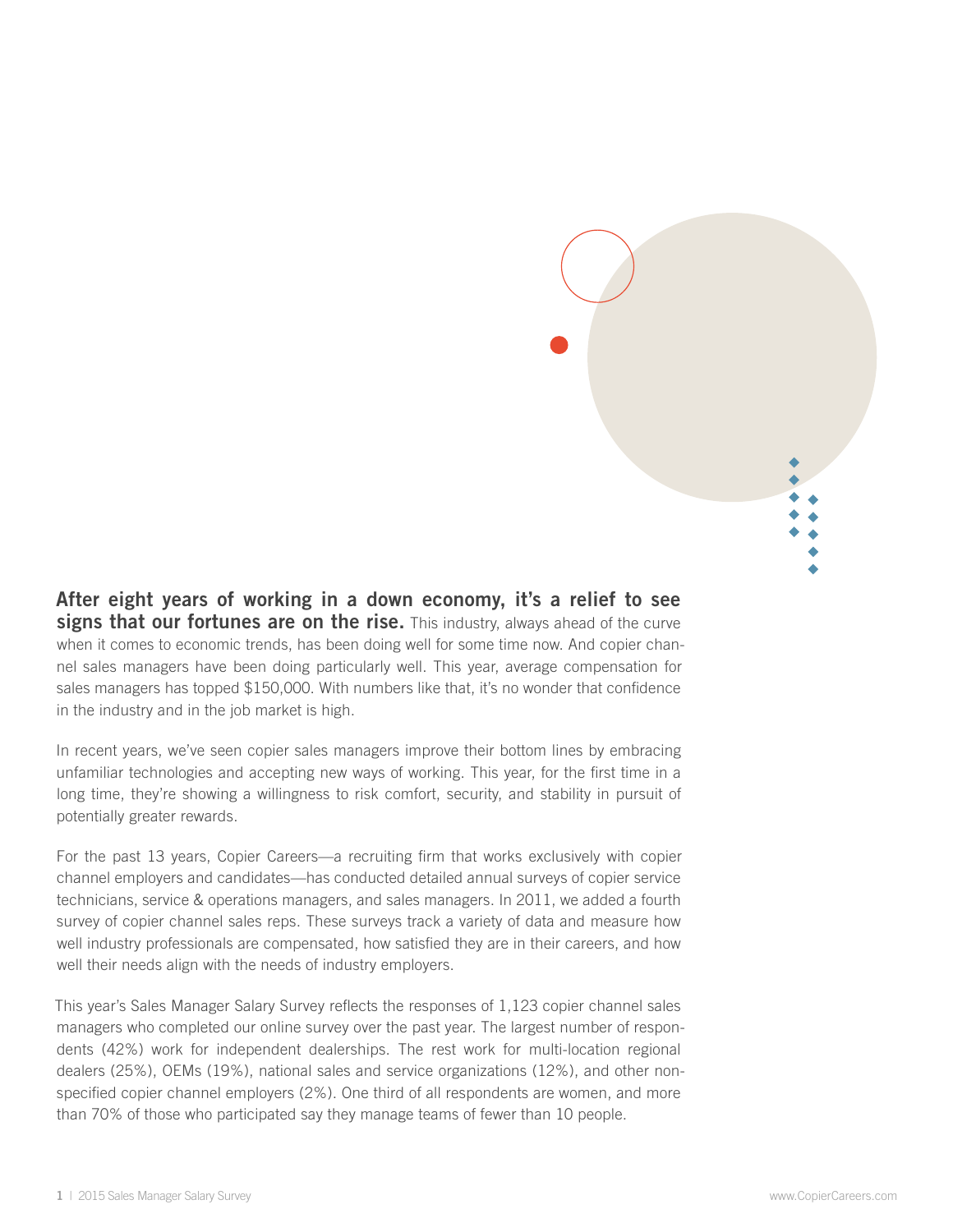# **1,123 COPIER CHANNEL SALES MANAGERS**

**PARTICIPATED IN THIS YEAR'S SALARY SURVEY**

**Over the past couple of years, compensation for sales managers has risen significantly.** Since 2012, average compensation for sales managers has increased by \$20,000. This year, the average sales manager saw an increase of \$1,301 in base pay and \$5,035 in commission, bringing 2015's totals to \$58,826 for base pay and \$91,244 for commission. At \$150,070, this year's total average compensation is \$6,000 more than last year's total. In addition to cash compensation, 97 percent of respondents receive health benefits, 97 percent receive a company car or a car allowance, and 30 percent receive payments or reimbursements for education, training, and certifications.

Despite these increases in compensation, there is still room for improvement when it comes to compensation plans. While many companies have developed successful strategies for MPS and MNS compensation, others struggle to find a formula that works. In a separate poll conducted in June of this year, one-third of respondents said their companies don't know how to properly reward and incentivize sales staff for solutions.

Jessica Crowley, Director of Recruiting for Copier Careers, says that companies with improperly structured comp plans struggle to attract and retain sales staff.

"There are still a lot of companies which are either not implementing many solutions or which aren't implementing them well. At Copier Careers, we have relationships with thousands of sales reps and managers in markets all across the country, and one of the most common reasons these people leave their jobs is that their comp plans are not providing them with the income they think they deserve. Often, the quickest way for sales professionals to increase their income is to move to a dealership with a better comp plan."

### **Gender**



### **Average Hours worked per week**

| 2002 | 46 |
|------|----|
| 2004 | 49 |
| 2006 | 50 |
| 2008 | 54 |
| 2010 | 58 |
| 2012 | 59 |
| 2014 | 58 |
| 2015 | 59 |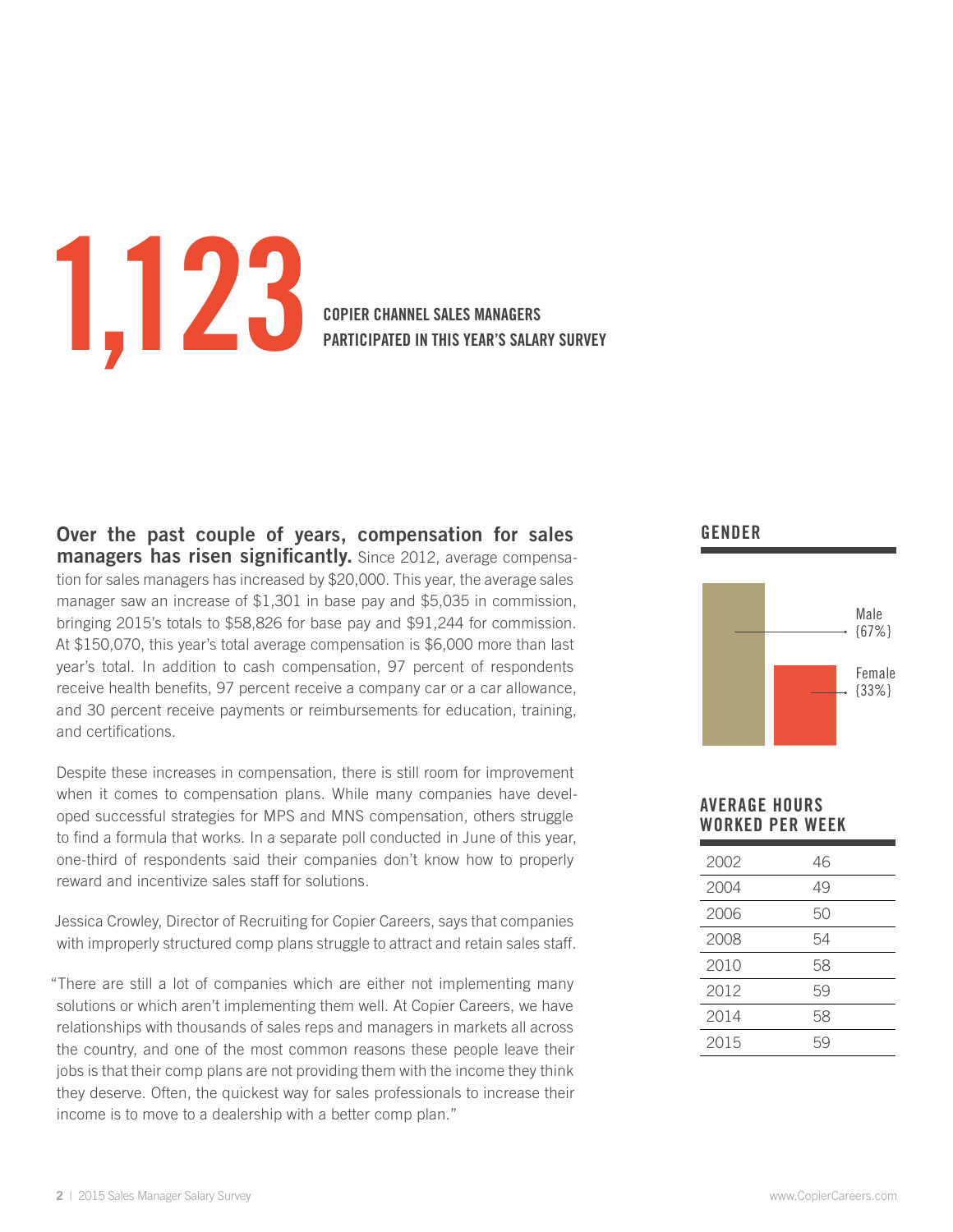### **Average annual compensation**

|                   | 2002      | 2004     | 2006                                                        | 2008     | 2010     | 2012     | 2014     | 2015      |
|-------------------|-----------|----------|-------------------------------------------------------------|----------|----------|----------|----------|-----------|
| Base pay          | \$39,800  | \$42,211 | \$44,322                                                    | \$48,678 | \$48,699 | \$54,231 | \$57.525 | \$58,826  |
| <b>Commission</b> | \$61,300  | \$62,121 | \$66,444                                                    | \$73,136 | \$65,440 | \$77.034 | \$86,209 | \$91,244  |
| Total             | \$101,100 |          | \$104,332 \$110,766 \$121,814 \$114,139 \$131,265 \$143,734 |          |          |          |          | \$150.070 |

### **Top non-cash/ indirect cash rewards**

- 1. Health benefits
- 2. Company car/car allowance
- 3. Certification reimbursement
- 4. Further education/training
- 5. Tuition reimbursement

### **Top BONUSES/CASH REWARDS**

- 1. Personal performance
- 2. Signing bonus
- 3. Certification/training
- 4. Project milestone completion
- 5. Retention bonus



**As we reported in our 2014 Sales Manager Salary Survey, over the past few years we've seen big increases in the number of selling sales managers.** As the solutions-based business model has progressed, it's become more feasible for sales professionals to manage a small team while working a territory of their own. Throughout much of 2013 and 2014, the role was seen primarily as a stepping stone for senior reps to break into management. This year, however, we've begun to see the desirability of the role increase even for people who have previously worked in traditional sales manager positions.

According to Crowley, the growing popularity of this role comes down to compensation and control. "Ultimately, sales managers are most interested in whichever role enables them to earn more money. Many of the selling sales managers we talk to say they enjoy the opportunity to be compensated for their own performance as well as for the performance of their reps."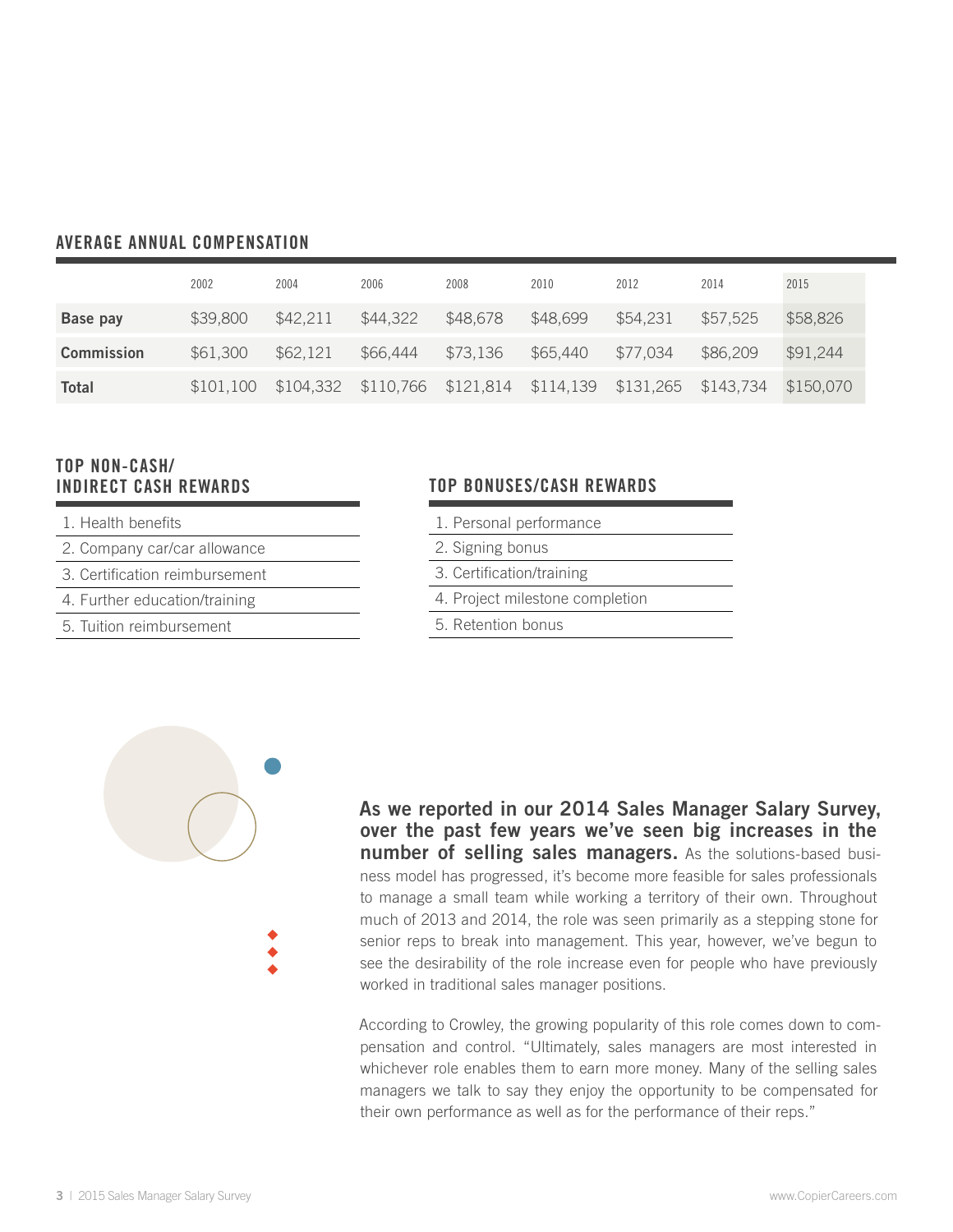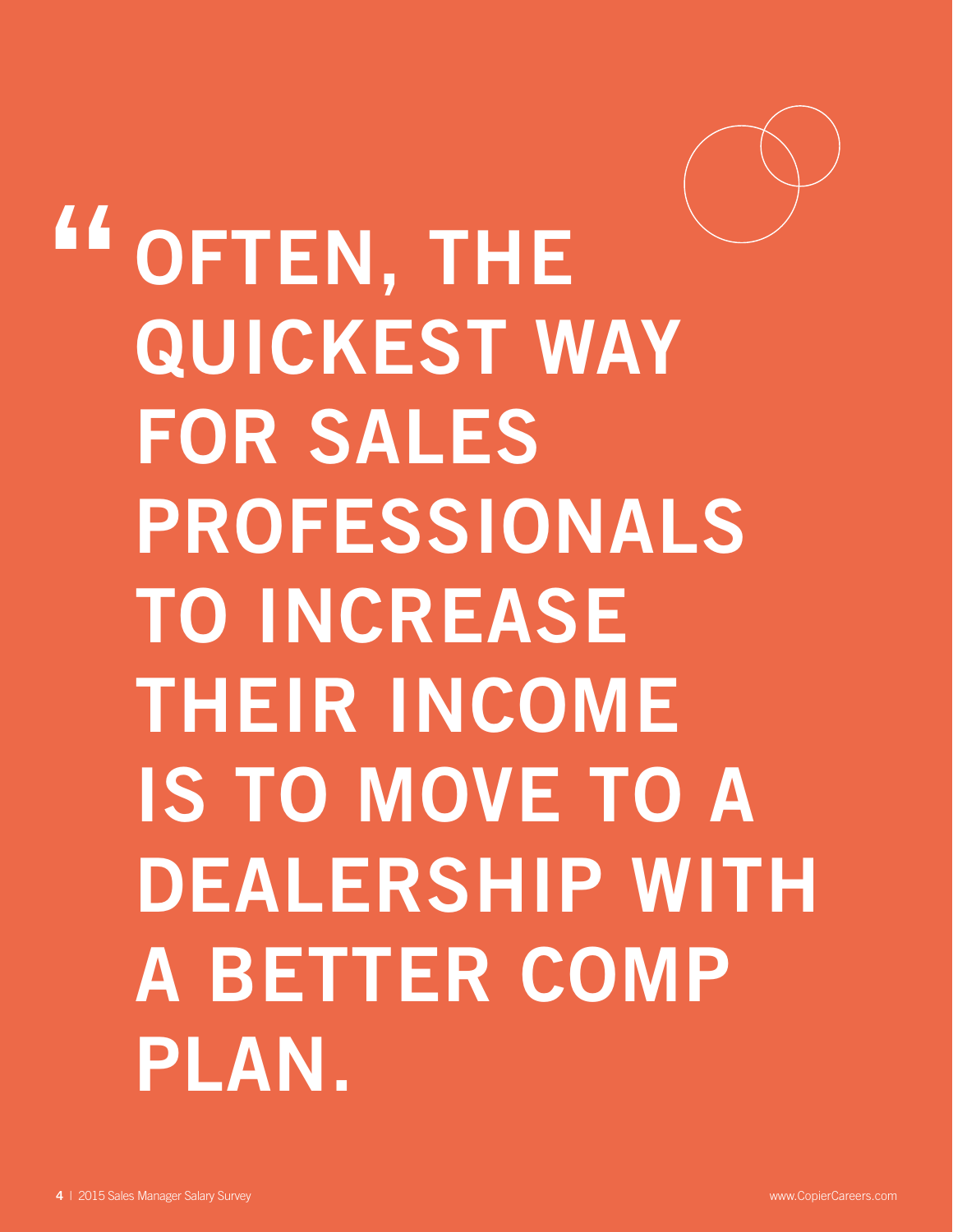



### **DOES YOUR EMPLOYER UNDERSTAND HOW TO COMP MPS/MNS SALES?**



**Across all copier channel job categories, we've witnessed increased interest in cooperation and collaboration.** As product offerings have become more integrated, so have the teams of people who sell, service, and administer them. In this year's survey, more than 50 percent of respondents listed "Commitment throughout the company to quality work" as one of the things they value most; four years ago, in 2011, that figure was a mere 11 percent.

Paul Schwartz, president of Copier Careers, believes that solutions have created more collaborative working environments across the industry. "Sales, service, and the back office are more interconnected now than they were in the pre-solutions era," says Schwartz. "For salespeople to be successful, they have to feel confident that service can follow through on the promises that have been made to the client. If the company can't administer a solution that's been sold, it damages the sales rep's credibility and makes the entire company look unprofessional."

"We have worked with many salespeople who are seeking new positions because their companies can't deliver on solutions," adds Crowley. "Sales teams want to sell the broadest possible range of solutions, but only if the company has the capacity to deliver. Nobody wants to sell a solution that doesn't work."

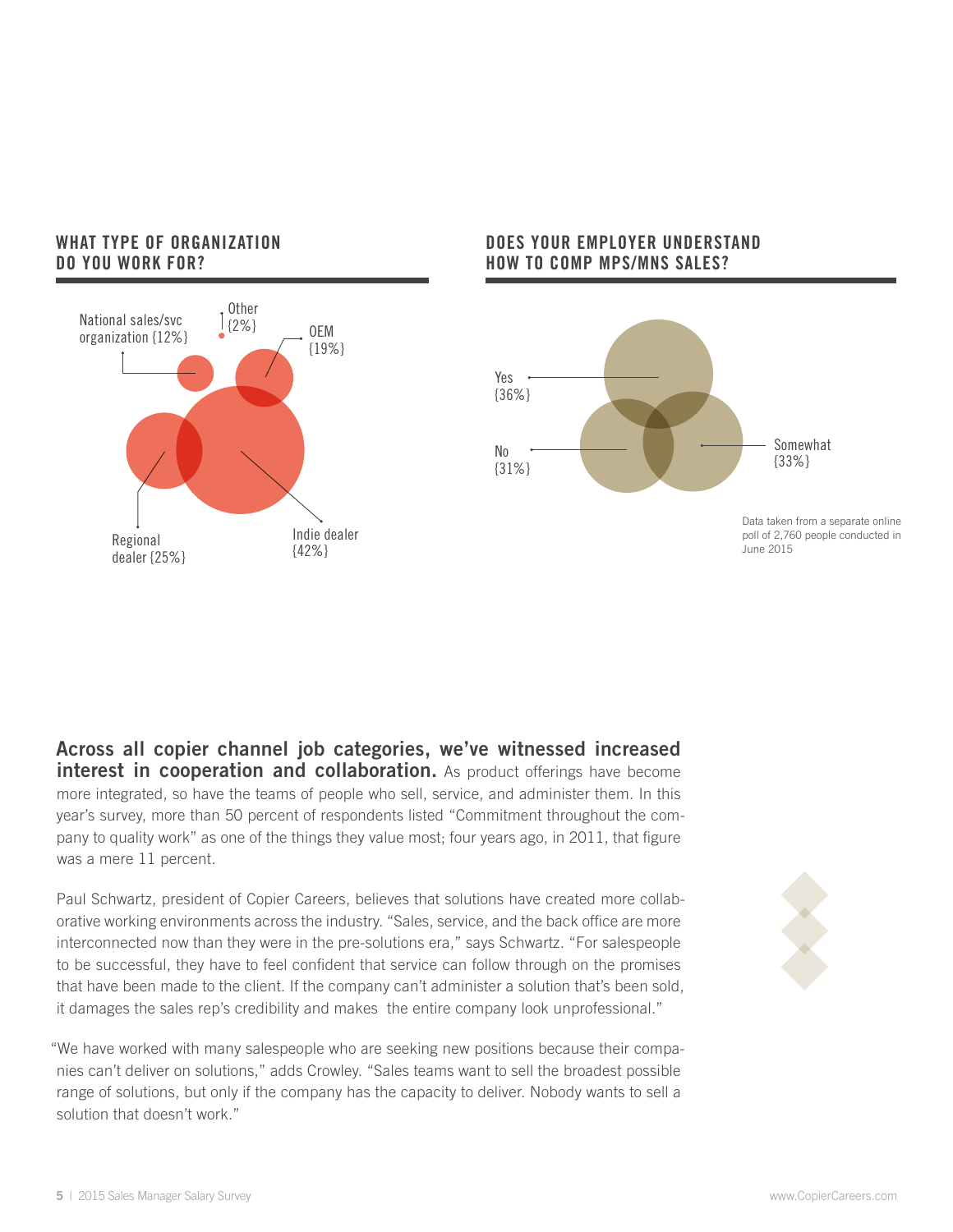### **WHich job-related issues matter most to YOu?**

1. Bonus opportunities

2. My work is important to the company's success

3. Benefits

4. Company-provided computer

5. Financial stability of company

6. Prestige/reputation of company

7. Recognition for work well done

8. Ability to work on innovative IT solutions

9. Ability to work with leading edge technology

**Over the past four years, the percentage of respondents who say they're interested in working with leading edge technology has climbed steadily.** This year, we've seen some sales managers come closer to putting their money where their mouth is: 9 percent of respondents say they're interested in working for a startup company. While that's not a huge number, it's a significant increase from 2014 when only 2 percent said they'd consider it. While we wouldn't be surprised to see greater numbers of entry-level workers take an interest in startups, at the sales manager level it's more surprising: trading the comfort and stability of a guaranteed six-figure income with an established company for uncharted territory is an uncommon move. Unsurprisingly, this appears to be another area in which MPS and MNS have prompted a shift in industry culture.

"If you look back at previous years' surveys, nobody wanted anything to do with startups," says Schwartz. "From '08 until now, it was all about stability and job security. Now that the economy is getting back on track, people are willing to take a risk again. In addition, MPS and MNS have allowed newer organizations to compete with larger entities on a pretty successful level. In some cases, I'd say it's almost easier to start fresh with a new organization than it is to change an existing business model."

Crowley agrees. "It can be simpler for a new organization to get started with MPS and MNS than for an established organization to adjust to a new reality. For established sales managers, going to work for a startup has the potential to pay off handsomely if the company is successful. It also allows experienced individuals to make a big contribution and see the impact of their work, which can be difficult to achieve when you're working for a larger, more traditional organization."

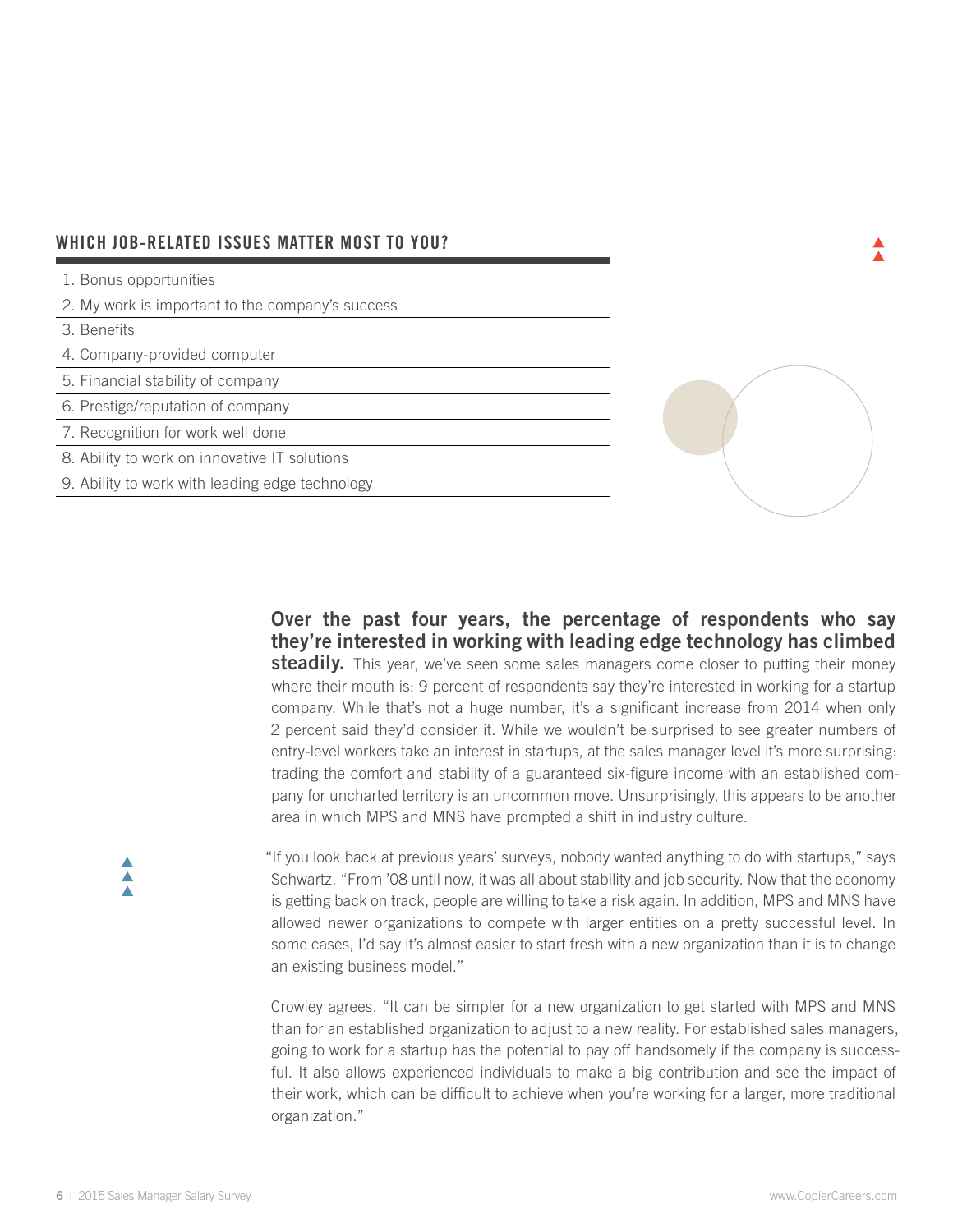### **SATISFACTION WITH COMPENSATION PACKAGE OVERALL SATISFACTION**







### **Are you looking for a new job?**



### **WHY ARE YOU LOOKING FOR A NEW JOB?**

- 1. Want higher compensation
- 2. Job market opportunities are too good to pass up
- 3. I don't like my current company's management or culture
- 4. Seeking a more dynamic company
- 5. Want to move to a different geographic area